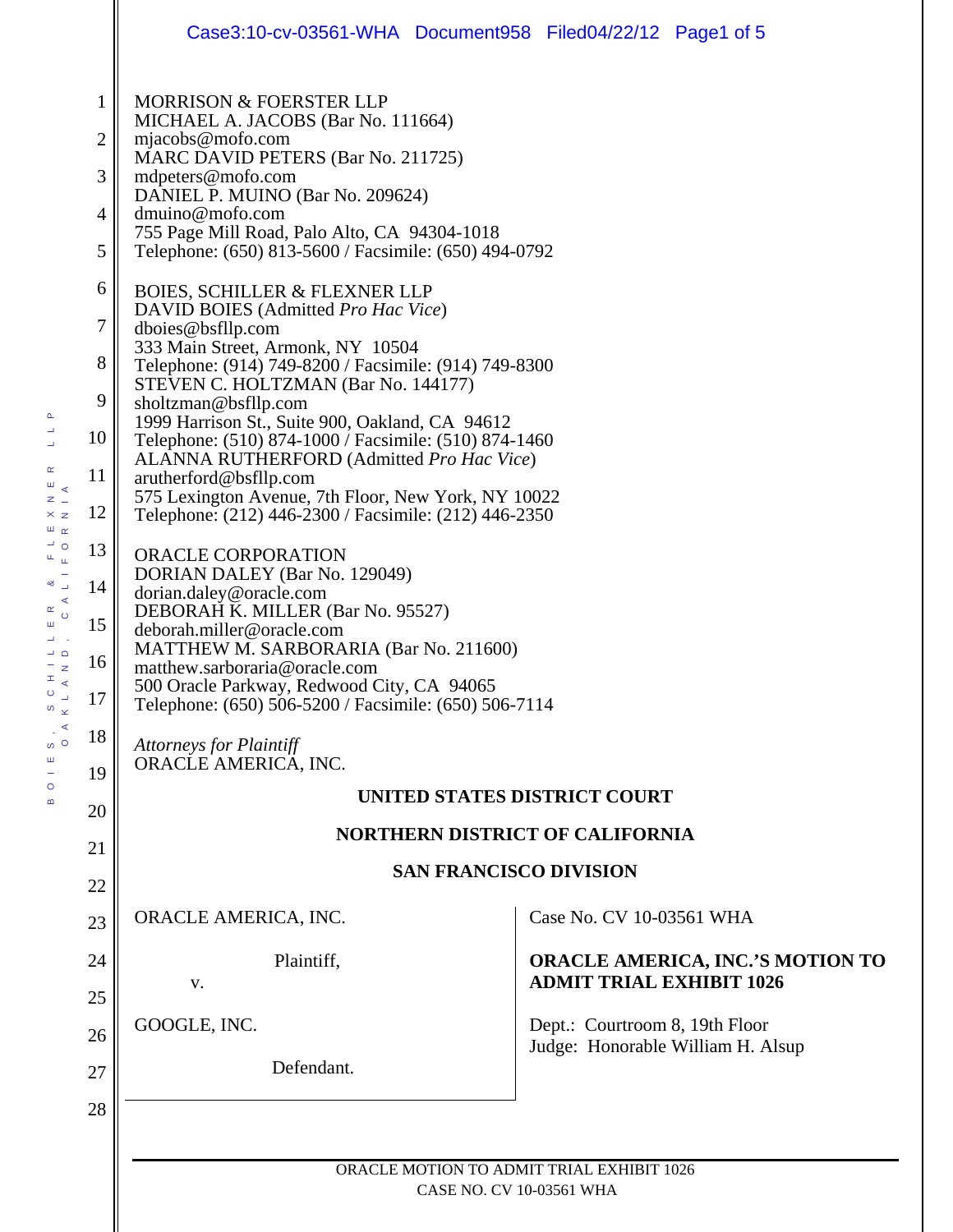## **Danger License**

On April 20, 2012, Oracle offered into evidence TX 1026, which is a copy of the license agreement entered into between Sun Microsystems and Danger, Inc. (the "Danger license"). Google objected based on relevance and under Rule 403. (4/20/2012 Tr. at 1061:10-12.) The Court ruled: "[W]e're not going to show this to the jury and it won't be admitted just yet until we can have a further conversation out of the presence of the jury. So 1026 will be in limbo for awhile." (4/20/2012 Tr. at 1061:18-22.)

Oracle submits this brief in further support of its proffer of TX 1026. As explained below, the Danger license is relevant to specific issues in this phase and there is no basis to exclude it under Rule 403.

*First*, the Danger license establishes Mr. Rubin's knowledge of Sun's licensing practices and requirements, and confirms that Mr. Rubin sought and obtained a license for Danger *without* Danger having used any Sun source code. Paragraph 4 of Attachment F to the Danger license (TX 1026 at p. 31 of 32) is titled "No Original Code" and includes an acknowledgement that Sun had not provided and Danger had not accessed any Sun source code, in effect doing an independent implementation of the specification. Thus, Danger paid for a license to nothing but the Java specifications. (4/20/2012 Trial Tr. at 948:24-950:4 (Swetland); 1062:16-1063:1 (Cizek).) Danger's interest in Sun's specifications as opposed to Sun's source code is confirmed by Danger's SEC filing identifying the various licenses that Danger obtained, including: "Sun Microsystems, Inc., for the use of its Java *specifications*." (TX 3109 at p. 17 of 204 (emphasis added).)

 Google has attempted to argue and to elicit evidence that Mr. Rubin and others at Android believed that they needed a license only if Android used Sun source code. (4/17/2012 Tr. at 246:24- 25 (Opening Statement by Google) (Google "didn't need a license because they didn't use Sun technology to build Android."); *id.* at 276:1-3 ("They didn't need a license from Sun. Didn't need a license. They weren't using Sun technology.").) The Danger license confirms that Sun required licenses for the use of its Java specifications alone, and that Mr. Rubin knew this long before Android began infringing those specifications. (*See also* 4/17/2012 Trial Tr. 370:15-382:6 (Kurian); TX 610.1

1

2

3

4

5

6

7

8

9

10

11

12

13

14

15

16

17

18

19

20

21

22

23

24

25

26

27

28

ORACLE MOTION TO ADMIT TRIAL EXHIBIT 1026 CASE NO. CV 10-03561 WHA

1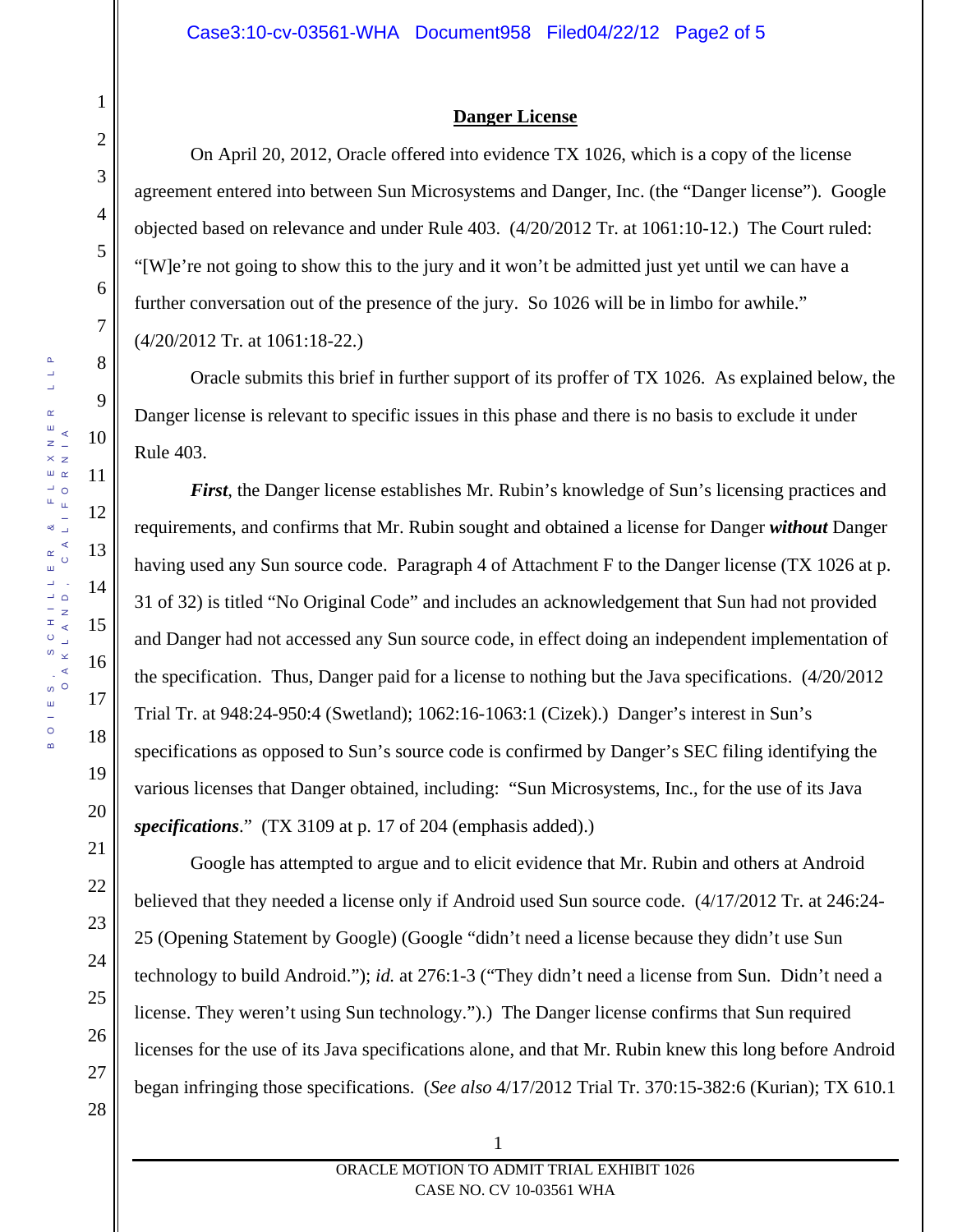## Case3:10-cv-03561-WHA Document958 Filed04/22/12 Page3 of 5

(specification license).) Having argued that a license was required only when a party used Sun source code, and not for independent implementations based on the Java specifications, Google should not be permitted to exclude evidence to the contrary. The fact that Google's use was not authorized by any license is relevant to Google's fair use defense. *See Atari Games Corp. v. Nintendo of Am. Inc*., 975 F.2d 832, 843 (Fed. Cir. 1992) ("Because Atari was not in authorized possession of the Copyright Office copy of 10NES, any copying or derivative copying of 10NES source code from the Copyright Office does not qualify as a fair use").

*Second*, the Danger license is relevant because it provides context for other evidence regarding Danger and the negotiations with Sun. For example, on March 24, 2006, Mr. Rubin, then already a Google employee, wrote: "Java.lang apis are copyrighted. And sun gets to say who they license the tck to …." (TX 18.) When asked about that document during his deposition, Mr. Rubin testified that he understood that the Java.lang APIs were copyrighted based on his experience while at Danger. (Rubin 7/27/2011 Individual Dep. at 149:18-150:13.) Mr. Swetland testified that he also worked at Danger and understood, based on the Danger negotiations, that Sun's position was that the method signatures contained in the Java APIs were copyrighted. (4/20/2012 Trial Tr. at 951:8-12). Mr. Swetland further testified that Danger took that license, despite having a clean room implementation and no contact with Sun source code, because Danger feared litigation by Sun over Danger's use of the specifications alone. (4/20/2012 Trial Tr. 948:24-950:15, 973:21-974:2) Given the number of Android engineers who previously worked at Danger (Mr. Rubin, Mr. Swetland, Mr. Bornstein, and Mr. Lockheimer), the Danger license provides an important context to understand their experience, knowledge of Sun's IP rights and assertions and, consciousness of guilt. All of these facts are to be weighed by the jury when they consider whether Google's use of the Java specifications was fair. *See, e.g. Religious Tech. Ctr. v. Netcom On-Line Commc'n Services, Inc.*, 923 F. Supp. 1231, 1244 (N.D. Cal. 1995) (defendant's conduct is "properly a factor to be considered with the first statutory factor regarding the character of the use" for fair use) (citing Nimmer). It also provides a means of further understanding their trial testimony.

1

2

3

4

5

6

7

8

9

10

11

12

13

14

15

16

17

18

19

20

21

22

23

24

25

26

27

28

ORACLE MOTION TO ADMIT TRIAL EXHIBIT 1026 CASE NO. CV 10-03561 WHA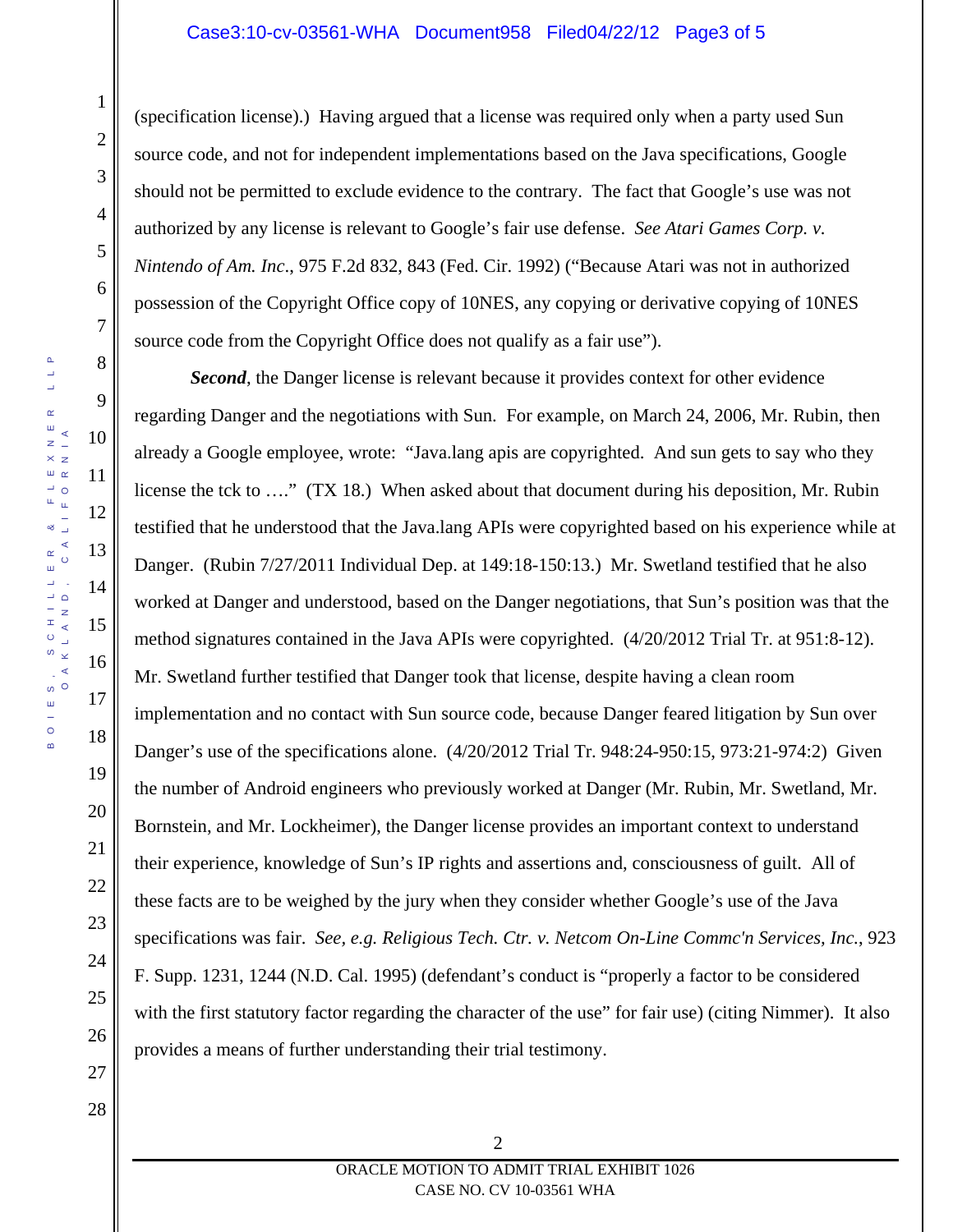### Case3:10-cv-03561-WHA Document958 Filed04/22/12 Page4 of 5

BOIES, SCHILLER & FLEXNER LLP

 $\alpha$ 

Ш  $\bar{\omega}$ 

 $\equiv$ 

 $\pm$ 

 $\circ$ 

 $\omega$ 

Ш  $\circ$  $\infty$ 

οð

 $\Delta$ L.  $\overline{\phantom{a}}$  $\alpha$  $\mathbf{m}$ 

24

25

26

27

28

1

2

3

4

5

6

7

8

*Third*, the Danger license is relevant to address Google's argument that Oracle's claim that API specifications are independently subject to intellectual property protection was invented for this case. (4/20/2012 Trial Tr. 1114:5-7 (Google counsel arguing: "This API thing is an invented-afterthe-fact deal by Oracle. This is all made up. None of these people were talking about APIs back then."). In fact, the Danger license shows that Sun has required a license for API specifications for at least a decade.

*Fourth*, the Danger license is relevant because it rebuts Google's contention that Java technology was never used for any smartphone, and that Google's copying was therefore transformative and excusable as fair use. In Google's opening, Mr. Van Nest stated: "Google transformed Java. They transformed those APIs into something that would work on a smart phone and that means they made fair use of those APIs in Android." (4/17/2012 Tr. at 247:11-13.) He later stated: "Google transformed these APIs into something that no one else is able to do. No one else was able to build a smart phone platform using Java, but a lot of people tried." (4/17/2012 Tr. at 270:20-22; *see also id.* at 277:2-5.) During the 10-minute summary on April 20, Mr. Van Nest stated again that Google "transformed Java from something that wouldn't work on a smart phone to something that works great on a smart phone." (4/20/2012 Tr. at 942:25-943:2.)

Google's claim that Sun's Java technology was never used for any smartphone is incorrect, and the Danger license will assist the jury in evaluating the accuracy of Google's claim. In response to questioning by Google's counsel, Mr. Swetland testified that Danger "was building a next generation smart phone." (4/20/2012 Tr. at 959:20-22.) That smartphone was based on and incorporated Java technology, and the Java specifications in particular. Mr. Cizek agreed that Danger's device could be characterized as a smartphone, and also testified that RIM licensed Java technology for the Blackberry, another smartphone. (4/20/2012 Tr. at 1075:11-17; 1102:3-10.) Having asserted to the jury that Java technology was never used for any smartphone, Google should not be permitted to prevent the jury from now considering concrete, documentary evidence that establishes the opposite.

3